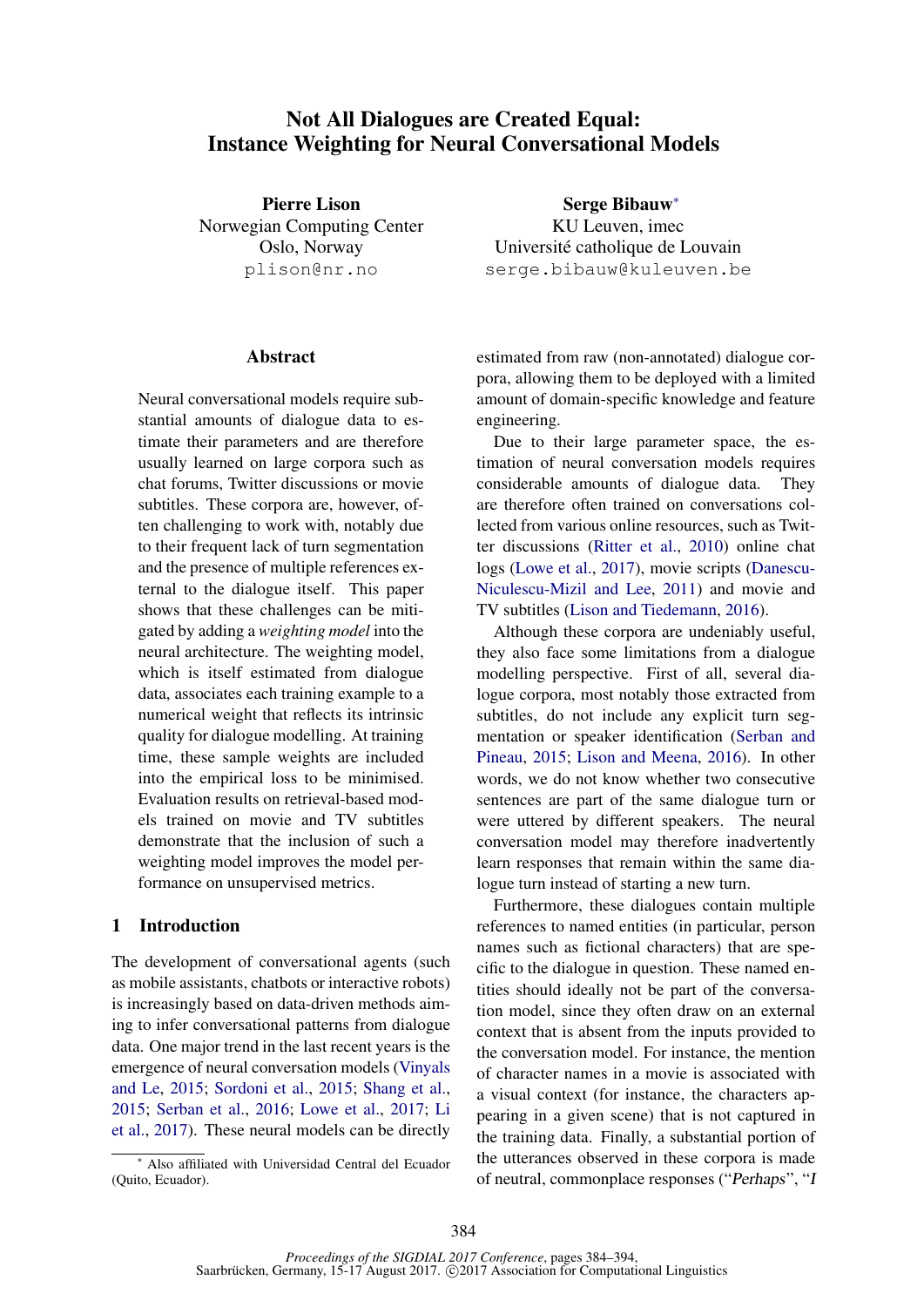don't know", "Err", ...) that can be used in most conversational situations but fall short of creating meaningful and engaging conversations with human users (Li et al., 2016a).

The present paper addresses these limitations by adding a *weighting model* to the neural architecture. The purpose of this model is to associate each  $\langle context, response \rangle$  example pair to a numerical *weight* that reflects the intrinsic "quality" of each example. The instance weights are then included in the empirical loss to minimise when learning the parameters of the neural conversation model. The weights are themselves computed via a neural model learned from dialogue data. Experimental results demonstrate that the use of instance weights improves the performance of neural conversation models on unsupervised metrics. Human evaluation results are, however, inconclusive.

The rest of this paper is as follows. The next section presents a brief overview of existing work on neural conversation models. Section 3 provides a description of the instance weighting approach. Section 4 details the experimental validation of the proposed model, using both unsupervised metrics and a human evaluation of the selected responses. Finally, Section 5 discusses the advantages and limitations of the approach, and Section 6 concludes this paper.

# 2 Related Work

Neural conversation models are a family of neural architectures (generally based on deep convolutional or recurrent networks) used to represent mappings between dialogue contexts (or queries) and possible responses. Compared to previous statistical approaches to dialogue modelling based on Markov processes (Levin et al., 2000; Rieser and Lemon, 2011; Young et al., 2013), one benefit of these neural models is their ability to be estimated from raw dialogue corpora, without having to rely on additional annotation layers for intermediate representations such as state variables or dialogue acts. Rather, neural conversation models automatically *derive* latent representations of the dialogue state based on the observed utterances.

Neural conversation models can be divided into two main categories, *retrieval models* and *generative models*. Retrieval models are used to select the most relevant response for a given context amongst a (possibly large) set of predefined responses, such as the set of utterances extracted

from a corpus (Lowe et al., 2015; Prakash et al., 2016). Generative models, on the other hand, rely on sequence-to-sequence models (Sordoni et al., 2015) to generate new, possibly unseen responses given the provided context. These models are built by linking together two recurrent architectures: one encoder which maps the sequence of input tokens in the context utterance(s) to a fixedsized vector, and one decoder that generates the response token by token given the context vector (Vinyals and Le, 2015; Sordoni et al., 2015). Recent papers have shown that the performance of these generative models can be improved by incorporating attentional mechanisms (Yao et al., 2016) and accounting for the structure of conversations through hierarchical networks (Serban et al., 2016). Neural conversation models can also be learned using adversarial learning (Li et al., 2017). In this setting, two neural models are jointly learned: a generative model producing the response, and a discriminator optimised to distinguish between human-generated responses and machine-generated ones. The discriminator outputs are then used to bias the generative model towards producing more human-like responses.

The linguistic coherence and diversity of the models can be enhanced by including speakeraddressee information (Li et al., 2016b) and by expressing the objective function in terms of Maximum Mutual Information to enhance the diversity of the generated responses (Li et al., 2016a). As demonstrated by (Ghazvininejad et al., 2017), neural conversation models can also be combined with external knowledge sources in the form of factual information or entity-grounded opinions, which is an important requirement for developing task-oriented dialogue systems that must ground their action in an external context.

Dialogue is a sequential decision-making process where the conversational actions of each participant influence not only the current turn but the long-term evolution of the dialogue (Levin et al., 2000). To incorporate the prediction of future outcomes in the generation process, several papers have explored the use of reinforcement learning techniques, using deep neural networks to model the expected future reward (Li et al., 2016c; Cuayáhuitl, 2017). In particular, the Hybrid Code Networks model of (Williams et al., 2017) demonstrate how a mixture of supervised learning, reinforcement learning and domain-specific knowl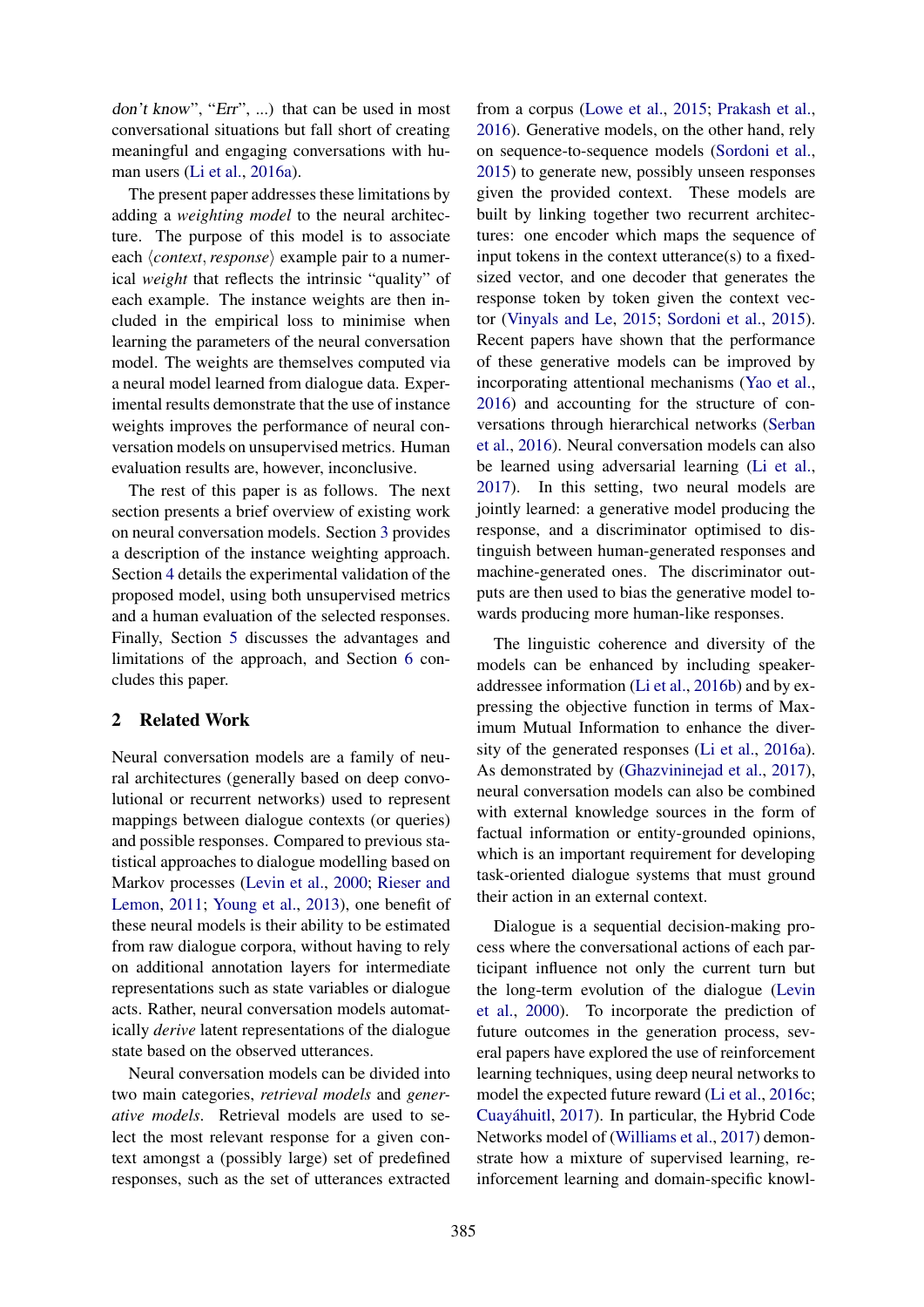edge can be used to optimise dialogue strategies from limited amount of training data.

In contrast with the approaches outlined above, this paper does not present a new neural architecture for conversational models. Rather, it investigates how the performance of existing models can be improved "upstream", by adapting how these models can be trained on large, noisy corpora with varying levels of quality. It should be noted that, although the experiments presented in Section 4 focus on a limited range of neural models, the approach presented in this paper is designed to be model-independent and can be applied as a preprocessing step to any data-driven model of dialogue.

# 3 Approach

As mentioned in the introduction, the interactions extracted from large dialogue corpora do not all have the same intrinsic quality, due for instance to the frequent lack of turn segmentation or the presence of external, unresolvable references to person names. In other words, there is a discrepancy between the actual  $\langle$  context, response $\rangle$  pairs found in these corpora and the conversational patterns that should be accounted for in the neural model.

One way to address this discrepancy is by framing the problem as one of *domain adaptation*, the source domain being the original dialogue corpus and the target domain representing the dialogues we want our model to produce. The target domain is in this case not necessarily another dialogue domain, but simply reflects the fact that the distribution of responses in the raw corpus does not necessarily reflect the distribution of responses we ultimately wish to encode in the conversational model.

A popular strategy for domain adaptation in natural language processing, which has notably been used in POS-tagging, sentiment analysis, spam filtering and machine translation (Bickel et al., 2007; Jiang and Zhai, 2007; Foster et al., 2010; Xia et al., 2013), is to assign a higher weight to training instances whose properties are similar to the target domain. We present below such an instance weighting approach tailored for neural conversational models.

### 3.1 Weighting model

The quality of a particular  $\langle$  context, response $\rangle$  pair is difficult to determine using handcrafted rules – for instance, the probability of a turn boundary may depend on multiple factors such as the presence of turn-yielding cues or the time gap between the utterances (Lison and Meena, 2016). To overcome these limitations, we adopt a datadriven approach and automatically learn a weighting model from examples of "high-quality" responses. What constitutes a high-quality response depends in practice on the specific criteria we wish to uphold in the conversation model – for instance, favouring responses that are likely to form a new dialogue turn (rather than a continuation of the current turn), avoiding the use of dull, commonplace responses, or disfavouring the selection of responses that contain unresolved references to person names.

The weighting model can be expressed as a neural model which associates each  $\langle$  context, response $\rangle$  example pair to a numerical weight. The architecture of this neural network is depicted in Figure 1. It is composed of two recurrent sub-networks with shared weights, one for the context and one for the response. Each sub-network takes a sequence of tokens as input and pass them through an embedding layer and a recurrent layer with LSTM or GRU cells. The fixed-size vectors for the context and response are then fed to a regular densely-connected layer, and finally to the final weight value through a sigmoid activation function. Additional features can also be included whenever available – for instance, timing information for movie and TV subtitles (such as the duration gap between the context and its response, in milliseconds), or document-level features such as the dialogue genre or the total duration of the dialogue.

To estimate its parameters, the neural model is provided with positive examples of "high-quality" responses along with negative examples sampled at random from the corpus. Based on this training data, the network learns to assign higher weights to the  $\langle$  context, response $\rangle$  pairs whose output vectors (combined with the additional inputs) are close from the high-quality examples, and a lower weight for those further away. In practice, the selection of high-quality example pairs from a given corpus can be performed through a combination of simple heuristics, as detailed in Section 4.1.

### 3.2 Instance weighting

Once the weighting model is estimated, the next step is to run it on the entire dia-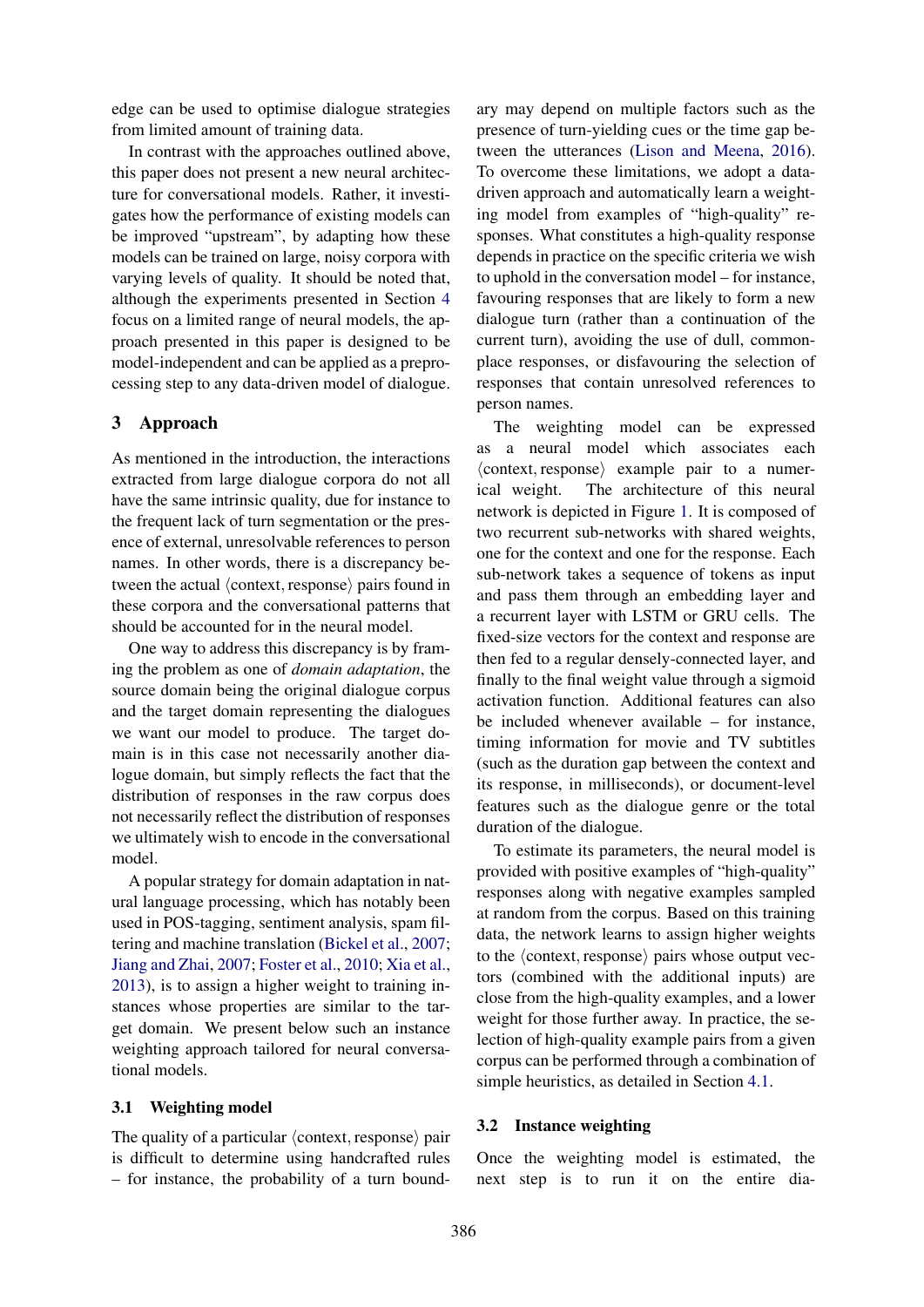

Figure 1: Neural weighting model, taking as input the  $\langle$  context, response $\rangle$  pairs, possibly along additional features (such as timing information for subtitles), and returning an associated weight value.

logue corpus to compute the expected weight of each  $\langle$  context, response $\rangle$  pair. These sample weights are then included in the empirical loss that is being minimised during training. Formally, assuming a set of context-response pairs  $\{(c_1, r_1), (c_2, r_2), \ldots, (c_n, r_n)\}\$  with associated weights  $\{w_1, \ldots w_n\}$ , the estimation of the model parameters  $\theta$  is expressed as a minimisation problem. For retrieval models, this minimisation is expressed as:

$$
\boldsymbol{\theta}^* = \min_{\boldsymbol{\theta}} \sum_{1}^{n} w_i \ L(y_i, f(c_i, r_i; \boldsymbol{\theta})) \qquad (1)
$$

where  $L$  is a loss function (for instance, the cross-entropy loss), and  $y_i$  is set to either 1 if  $r_i$ is the response to  $c_i$ , and 0 otherwise (when  $r_i$  is a negative example). For generative models, the minimisation is similarly expressed as:

$$
\boldsymbol{\theta}^* = \min_{\boldsymbol{\theta}} \sum_{1}^{n} w_i \ L(r_i, f(c_i; \boldsymbol{\theta})) \qquad (2)
$$

In both cases, the loss computed from each example pair is multiplied by the weight value determined by the weight model. Examples associated with a larger weight  $w_i$  will therefore have a larger influence on the gradient update steps.

### 4 Evaluation

The approach is evaluated on the basis of retrievalbased neural models trained on English-language subtitles from (Lison and Tiedemann, 2016). Three alternative models are evaluated:

- 1. A traditional TF-IDF model,
- 2. A Dual Encoder model trained directly on the corpus examples,
- 3. A Dual Encoder model combined with the weighting model from Section 3.1.

### 4.1 Models

### TF-IDF model

The TF-IDF (Term Frequency - Inverse Document Frequency) model computes the similarity between the context and its response using methods from information retrieval (Ramos, 2003). TF-IDF measures the importance of a word in a "document" (in this case the context or response) relative to the whole corpus. The model transforms the context and response (represented as bag-ofwords) into TF-IDF-weighted vectors. These vectors are sparse vectors of a size equivalent to the vocabulary size, where each row corresponds, if the given word is present in the context or response, to its TF-IDF weight, and is 0 otherwise. The matching score between the context and its response is then determined as the cosine similarity between the two vectors:

$$
similarity = \frac{v^c \cdot v^r}{\|v^c\|_2 \|v^r\|_2}
$$
 (3)

where  $v^c$  and  $v^r$  respectively denote the TF-IDFweighted vectors for the context and response.

### Dual Encoder

The Dual Encoder model (Lowe et al., 2017) consists of two recurrent networks, one for the context and one for the response. The tokens are first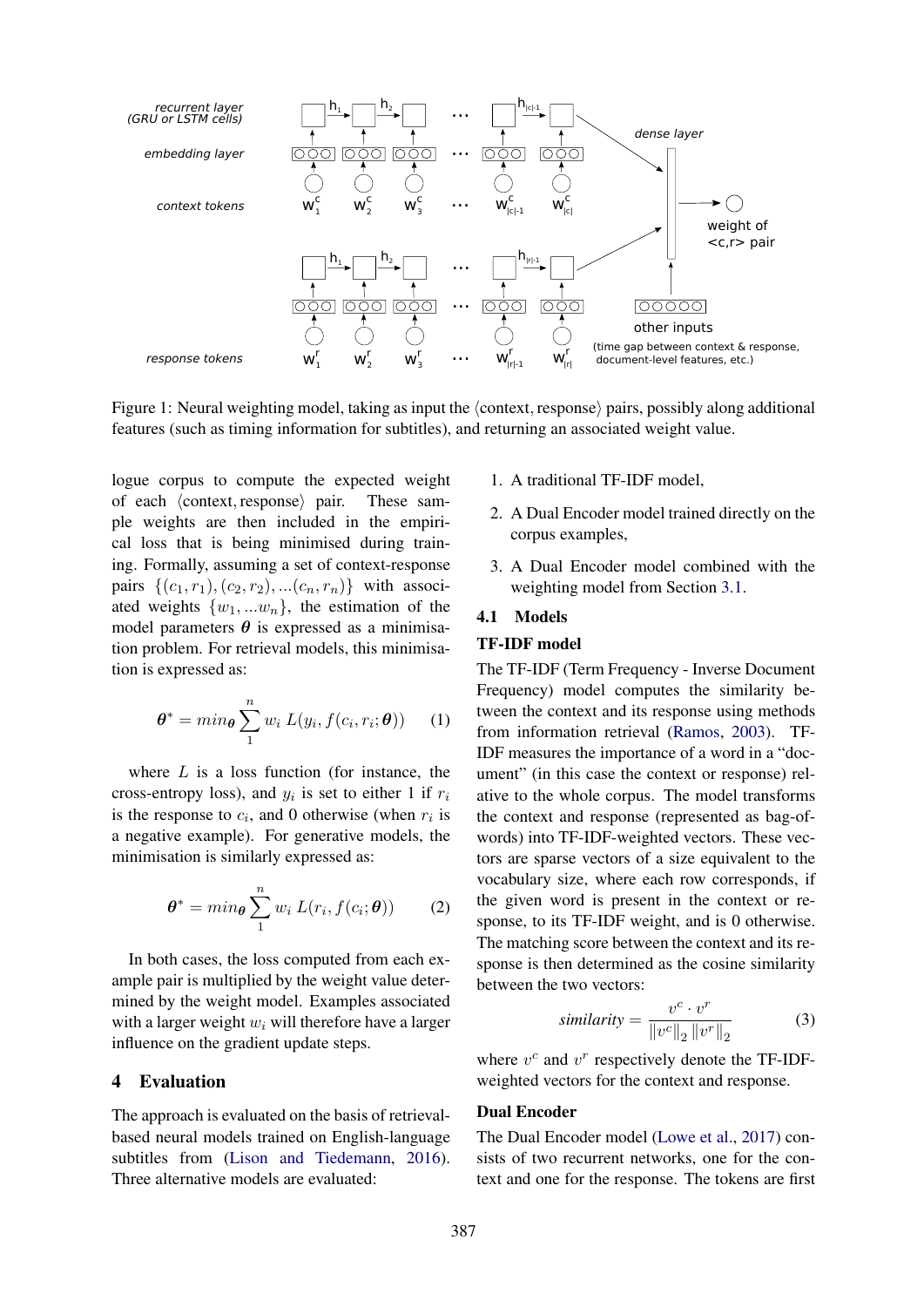

Figure 2: Dual encoder model, taking as input the  $\langle$  context, response $\rangle$  pairs and returning a score expressing the adequacy of the response given the context.

passed through an embedding layer and then to a recurrent layer with LSTM or GRU cells. In the original formalisation of this model (Lowe et al., 2015), the context vector is transformed through a dense layer of same dimension, representing the "predicted" response. The inner product of the predicted and actual responses is then calculated and normalised, yielding a similarity score. This model, however, only seeks to capture the semantic similarity between the two sequences, while the selection of the most adequate response in a given context may also need to account for other factors such as the grammaticality and coherence of the response. We therefore extend the Dual Encoder model in two ways. First, both the context and response vectors are transformed through a dense layer at the end of the recurrent layer (instead of just the context vector). Second, the final prediction is connected to both the inner product of the two vectors and to the response vector itself, as depicted in Figure 2.

#### Dual Encoder with instance weighting

Finally, the third model relies on the exact same Dual Encoder model as above, but applies the weighting model described in Section 3.1 prior to learning in order to assign weights to each training example. The weighting model is estimated on a subset of the movie and TV subtitles augmented with speaker information and filtered through heuristics to ensure a good cohesion between the context and its response. These heuristics are detailed in the next section.

Although the architecture of the Dual Encoder

is superficially similar to the weighting model of Figure 1, the two models serve a different purpose: the weighting model returns the expected *quality* of a training example, while the Dual Encoder returns a score expressing the *adequacy* between the context and the response.

#### 4.2 Datasets

#### Training data for the conversation models

The dataset used for training the three retrieval models is the English-language portion of the OpenSubtitles corpus of movie and TV subtitles (Lison and Tiedemann, 2016). The full dataset is composed of 105 445 subtitles and 95.5 million utterances, each utterance being associated with a start and end time (in milliseconds).

#### Training data for the weighting model

For training the weighting model, we extracted a small subset of the full corpus of subtitles corresponding to  $\langle$  context, response $\rangle$  pairs satisfying specific quality criteria. The first step was to align at the sentence level the subtitles with an online collection of movie and TV scripts (1 069 movies and 6 398 TV episodes), following the approach described in (Lison and Meena, 2016).

This alignment enabled us to annotate the subtitles with speaker names and turn boundaries. Based on these subtitles, we then selected example pairs with two heuristics:

1. To ensure the response constitutes an actual reply from another speaker and not simply a continuation of the current turn, the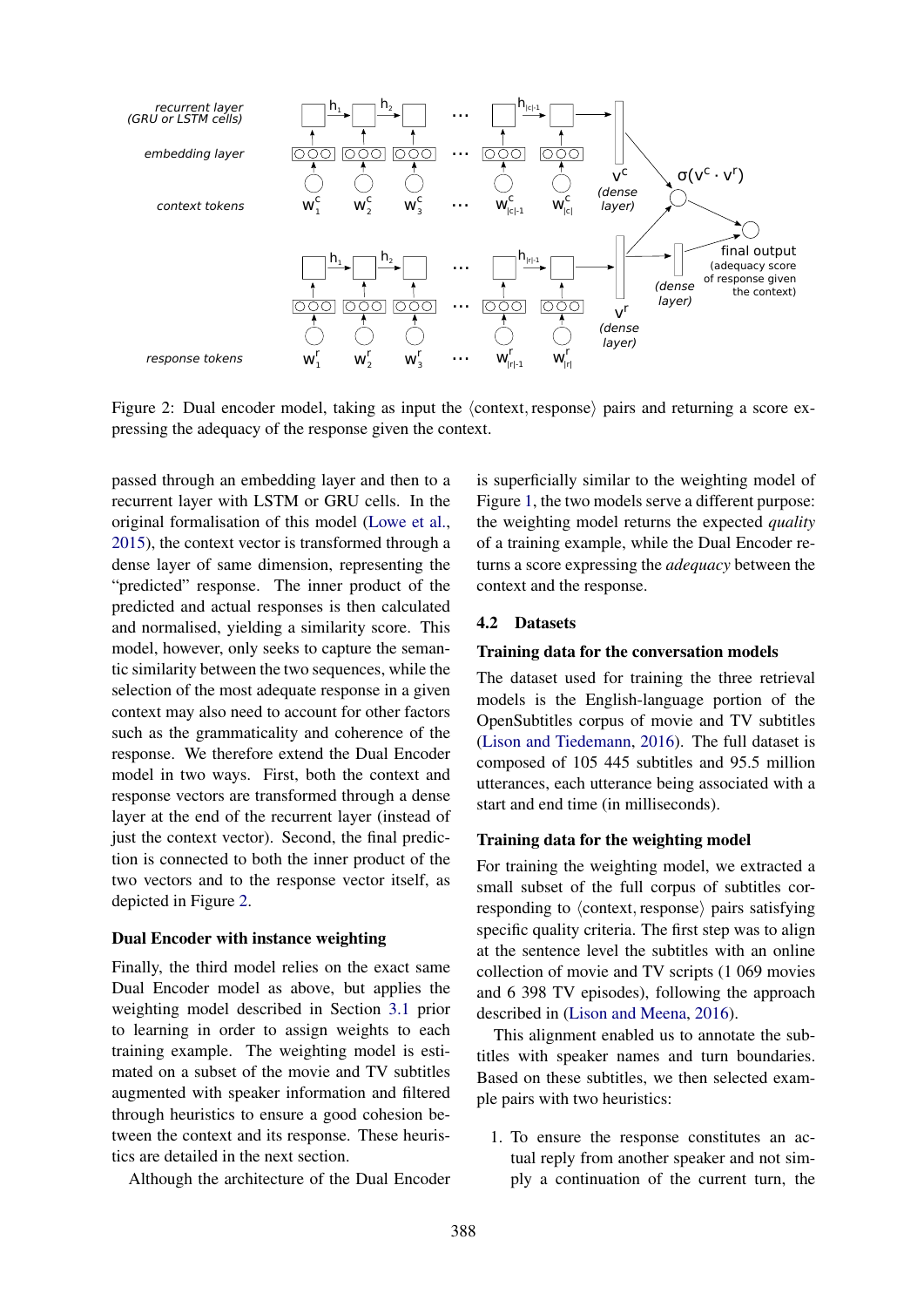subtitles were segmented into sub-dialogues.  $\langle$  context, response $\rangle$  pairs including a change of speaker from the context to the response were then extracted from these subdialogues. Since multi-party dialogues make it harder to determine who replies to whom, only sub-dialogues with two participants were considered in the subset.

2. To ensure the response is intelligible given the context (without drawing on unresolved references to e.g. fictional person names), we also filtered out from the subset the dialogue turns including mentions of fictional character names and out-of-vocabulary words.

A total of 95 624  $\langle$  context, response $\rangle$  pairs can be extracted using these two heuristics. This corresponds to about 0.1 % of the total number of examples for the OpenSubtitles corpus. These pairs are used as positive examples for the weighting model, along with negative pairs sampled at random from the corpus.

#### Test data

Two distinct corpora are used as test sets for the evaluation. The first corpus, whose genre is relatively close to the training set, is the Cornell Movie Dialog Corpus (Danescu-Niculescu-Mizil and Lee, 2011), which is a collection of fictional conversations extracted from movie scripts (unrelated to the ones used for training the weighting model). The transcripts from this corpus are segmented into conversations. Each conversation is represented as a sequence of dialogue turns. As this paper concentrates on the selection of relevant responses in a given context, we limited the test pairs to the ones where the context ends with a question, which yields a total of 67 305  $\langle$  context, response $\rangle$  pairs.

The second test set comes from a slightly different conversational genre, namely theatre plays. The scripts of 62 English-language theatre plays were downloaded from public websites. We also limited the test pairs to the pairs where the context ends with a question, for a total of 3 427 pairs.

# 4.2.1 Experimental design **Preprocessing**

The utterances from all datasets were tokenised, lemmatised and POS-tagged using the spaCy NLP library<sup>1</sup>. We also ran the named entity recogniser

from the same library to extract named entities. Since the person names mentioned in movies and theatre plays typically refer to fictional characters, we replaced their occurrences by tags, one distinct tag per entity. For instance, the pair:

| Dana:             | Frank, do you think you could give                                                                                                                                                                                                                                                                                                                                                                   |  |  |  |  |  |  |
|-------------------|------------------------------------------------------------------------------------------------------------------------------------------------------------------------------------------------------------------------------------------------------------------------------------------------------------------------------------------------------------------------------------------------------|--|--|--|--|--|--|
|                   | me a hand with these bags?                                                                                                                                                                                                                                                                                                                                                                           |  |  |  |  |  |  |
| <b>Frank:</b>     | I'm not a doorman, Miss Barrett.                                                                                                                                                                                                                                                                                                                                                                     |  |  |  |  |  |  |
|                   | I'm a building superintendent.                                                                                                                                                                                                                                                                                                                                                                       |  |  |  |  |  |  |
|                   |                                                                                                                                                                                                                                                                                                                                                                                                      |  |  |  |  |  |  |
| is simplified as: |                                                                                                                                                                                                                                                                                                                                                                                                      |  |  |  |  |  |  |
| Dana:             | $\epsilon$ /> $\epsilon$ /> $\epsilon$ /> $\epsilon$ /> $\epsilon$ /> $\epsilon$ /> $\epsilon$ /> $\epsilon$ /> $\epsilon$ /> $\epsilon$ /> $\epsilon$ /> $\epsilon$ /> $\epsilon$ /> $\epsilon$ /> $\epsilon$ /> $\epsilon$ /> $\epsilon$ /> $\epsilon$ /> $\epsilon$ /> $\epsilon$ /> $\epsilon$ /> $\epsilon$ /> $\epsilon$ /> $\epsilon$ /> $\epsilon$ /> $\epsilon$ /> $\epsilon$ /> $\epsilon$ |  |  |  |  |  |  |
|                   | give me a hand with these bags?                                                                                                                                                                                                                                                                                                                                                                      |  |  |  |  |  |  |
| <b>Frank:</b>     | I'm not a doorman, <person2>. I'm</person2>                                                                                                                                                                                                                                                                                                                                                          |  |  |  |  |  |  |
|                   | a building superintendent.                                                                                                                                                                                                                                                                                                                                                                           |  |  |  |  |  |  |

Named entities of locations and numbers are also replaced by similar tags. To account for the turn structure, turn boundaries were annotated with a <newturn> tag. The vocabulary is capped to 25 000 words determined from their frequency in the training corpus. Tokens not covered in this vocabulary are replaced by  $\langle$ unknown $\rangle$ .

### Training details

The dialogue contexts were limited to the last 10 utterances preceding the response and a maximum of 60 tokens. The responses were defined as the next dialogue turn after the context, and limited to a maximum of 5 utterances and 30 tokens.

The embedding layers of the Dual Encoders were initialised with Skip-gram embeddings trained on the OpenSubtitles corpus. For the recurrent layers, we tested the use of both GRU and LSTM cells, along with their bidirectional equivalents (Chung et al., 2014), without noticeable differences in accuracy. As GRU cells are faster to train than LSTM cells, we opted for the use of GRU-based recurrent layers. The dimensionality of the output vectors from the recurrent layers was 400. The neural networks are trained with a batch size of 256, binary cross-entropy as cost function and RMSProp as optimisation algorithm. To avoid overfitting issues, a dropout of 0.2 was applied at all layers of the neural model.

Both the weighting model and the Dual Encoder models were training with a 1:1 ratio between positive examples (actual  $\langle$  context, response  $\rangle$  pairs) and negative examples with a response sampled at random from the training set.

<sup>1</sup>https://spacy.io/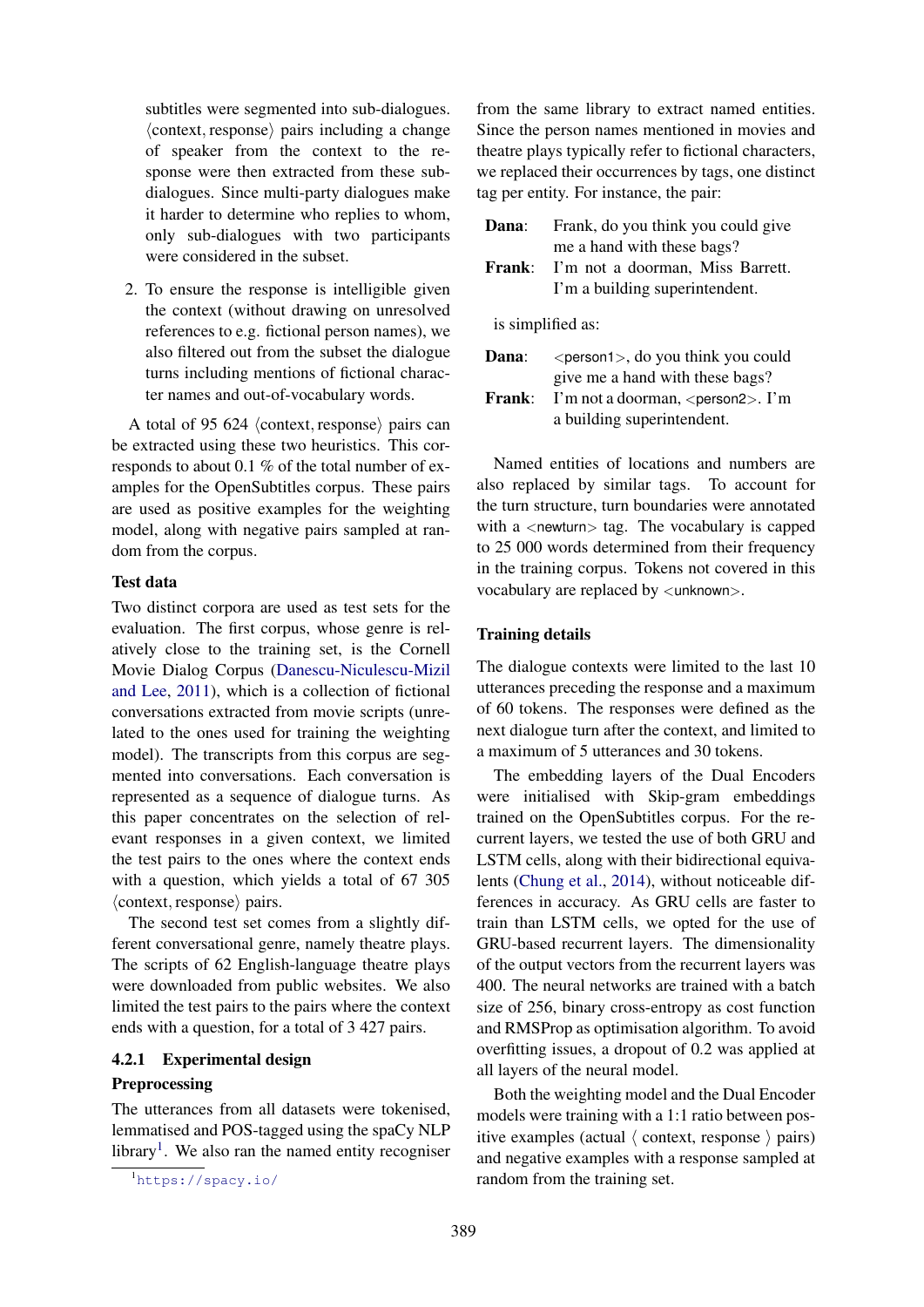| Model name               | <b>Cornell Movie Dialogs</b> |                                     |             | Theatre plays                       |                                     |            |
|--------------------------|------------------------------|-------------------------------------|-------------|-------------------------------------|-------------------------------------|------------|
|                          | $R_{10}$ <sup>Q</sup> 1      | $R_{10}$ <sup><math>@2</math></sup> | $R_{10}$ @5 | $R_{10}$ <sup><math>@1</math></sup> | $R_{10}$ <sup><math>@2</math></sup> | $R_{10}@5$ |
| <b>TF-IDF</b>            | 0.33                         | 0.44                                | 0.67        | 0.33                                | 0.44                                | 0.53       |
| Dual Encoder             | 0.44                         | 0.62                                | 0.83        | 0.52                                | 0.67                                | 0.75       |
| Dual Encoder + weighting | 0.47                         | 0.63                                | 0.85        | 0.56                                | 0.70                                | 0.80       |

Table 1: Performance of the 3 retrieval models on the two test sets, namely the Cornell Movie Dialogs Dataset and the smaller dataset of theatre plays, using the  $Recall_{10}@i$  metric.

### 4.3 Results

The three models (the TF-IDF model, the baseline Dual Encoder and the Dual Encoder combined with the weighting model) are evaluated using the Recall<sub>m</sub> $@i$  metric, which is the most common metric for the evaluation of retrieval-based models. Let  $\{\langle c_i, r_i \rangle, 1 \le i \le n\}$  be the list of m context-response pairs from the test set. For each context  $c_i$ , we create a set of m alternative responses, one response being the actual response  $r_i$ , and the m−1 other responses being sampled at random from the same corpus. The  $m$  alternative responses are then ranked based on the output from the conversational model, and the Recall $_m@i$  measures how often the correct response appears in the top *i* results of this ranked list. The Recall $m@i$ metric is often used for the evaluation of retrieval models as several responses may be equally "correct" given a particular context.

The experimental results are shown in Table 1. As detailed in the table, the Dual Encoder model combined with the weighting model outperforms the Dual Encoder baseline on both test sets (the Cornell Movie Dialogs corpus and the smaller corpus of theatre plays). Our hypothesis is that the weighting model biases the responses selected by the conversation model towards more cohesive adjacency pairs between context and response<sup>2</sup>.

Figure 3 illustrates the learning curve for the two Dual Encoder models, where the accuracy is measured on a validation set composed of the high-quality example pairs described in the previous section along with randomly sampled alternative responses (using a 1:1 ratio of positive vs. negative examples). We can observe that the Dual Encoder with instance weights outperforms the baseline model on this validation set – which is not *per se* a surprising result, since the purpose of the weighting model is precisely to bias the conversation model to give more importance to these types of example pairs.



Figure 3: Learning curve for the two Dual Encoder models, showing the evolution of their accuracy on the validation set as a function of the number of observed training examples.

#### 4.4 Human evaluation

To further investigate the potential of this weighting strategy for neural conversational models, we conducted a human evaluation of the responses generated by the two neural models included in the evaluation. We collected human judgements on  $\langle$  context, response $\rangle$  pairs using a crowdsourcing platform. We extracted 115 random contexts from the Cornell Movie Dialogs corpus and used four distinct strategies to generate dialogue responses: a random predictor (used to identify the lower bound), the two Dual Encoder models (both without and with instance weights), and expert responses (used to identify the upper bound). The expert responses were manually authored by two human annotators. The resulting 460  $\langle$  context, response $\rangle$  pairs were evaluated by 8 distinct human judges each (920 ratings per model). The human judges were asked to rate the consistency between context and response on a 5-points scale, from *Inconsistent* to *Consistent*. In total,

 $2$ Contrary to the OpenSubtitles corpus which is made of subtitles with no turn segmentation, the Cornell Movie Dialogs corpus and the corpus of theatre plays are derived from scripts and are therefore segmented in dialogue turns.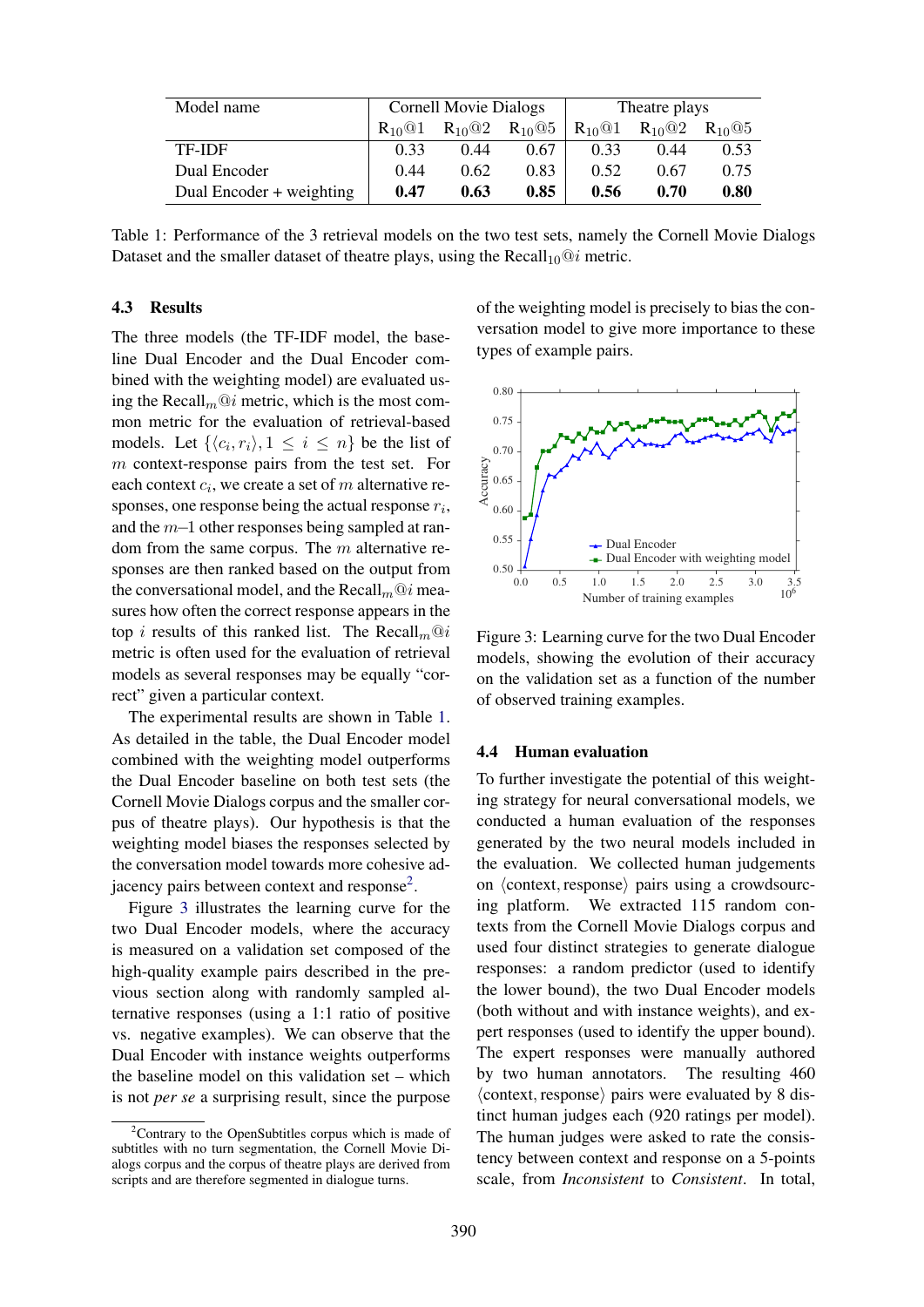118 individuals participated in the crowdsourced evaluation.

The results of this human evaluation are presented in Figure 4. There is unfortunately no statistically significant difference between the baseline Dual Encoder ( $M = 2.97$ ,  $SD = 1.27$ ) and the one combined with the weighting model  $(M = 3.04, SD = 1.27)$ , as established by a Wilcoxon rank-sum test,  $W(1838) = 410360$ ,  $p = 0.23$ . These inconclusive results are probably due to the very low agreement between the evaluation participants (Krippendorff's  $\alpha$  for continuous variable  $= 0.36$ ). The fact that the lower and upper bounds are only separated by 2 standard deviations confirms the difficulty for the raters to discriminate between responses. We hypothesise that the nature of the corpus, which is heavily dependent on an external context (the movie scenes), makes it particularly difficult to assess the consistency of the responses.



Figure 4: Distribution of human ratings of the responses generated by the four models tested.

Some examples of responses produced by the two Dual Encoder models illustrate the improvements brought by the weighting model. In (1), the baseline Dual Encoder selected a turn continuation rather than a reply, while the second model avoids this pitfall. Both  $(1)$  and  $(2)$  also show that the dual encoder with instance weighting tends to select utterances with fewer named entities.

- (1) *Context of conversation:*
	- This is General Ripper speaking.
	- Yes, sir.
	- Do you recognize my voice?"
	- ⇒ *Response of Dual Encoder:*

– This is General Nikolas Pherides, Commander of the Third Army. I'm Oliver



(2) *Context of conversation:* – Let me finish dinner before you eat it... Chop the peppers... – Are you all right? ⇒ *Response of Dual Encoder:* – No thanks, not hungry. Harry Dunne. ⇒ *Response of Dual Encoder + weighting:* – Yes I'm fine. Everything is ok.

### 5 Discussion

The limitations of neural conversational models trained on large, noisy dialogue corpora such as movie and TV subtitles have been discussed in several papers. Some of the issues raised in previous papers are the absence of turn segmentation in subtitling corpus (Vinyals and Le, 2015; Serban and Pineau, 2015; Lison and Meena, 2016), the lack of long-term consistency and "personality" in the generated responses (Li et al., 2016b), and the ubiquity of dull, commonplace responses when training generative models (Li et al., 2016a). To the best of our knowledge, this paper is the first to propose an instance weighting approach to address some of these limitations. One related approach is described in (Zhang et al., 2017) which also relies on domain adaptation for neural response generation, using a combination of online and offline human judgement. Their focus is, however, on the construction of personalised conversation models and not on instance weighting.

The empirical results corroborate the hypothesis that assigning weights to the training examples of "noisy" dialogue corpora can boost the performance of neural conversation models. In essence, the proposed approach replaces a one-pass training regime with a two-pass procedure: the first pass to determine the quality of each example pair, and a second pass to update the model based on the observed pair and its associated weight. We also showed that these weights can be determined in a data-driven manner with a neural model trained on example pairs selected for their adherence to specific quality criteria.

Instead of this two-pass procedure, an alternative approach is to directly learn a conversation model on the subset of example pairs that are known to be of high-quality. However, one major shortcoming of this approach is that it consider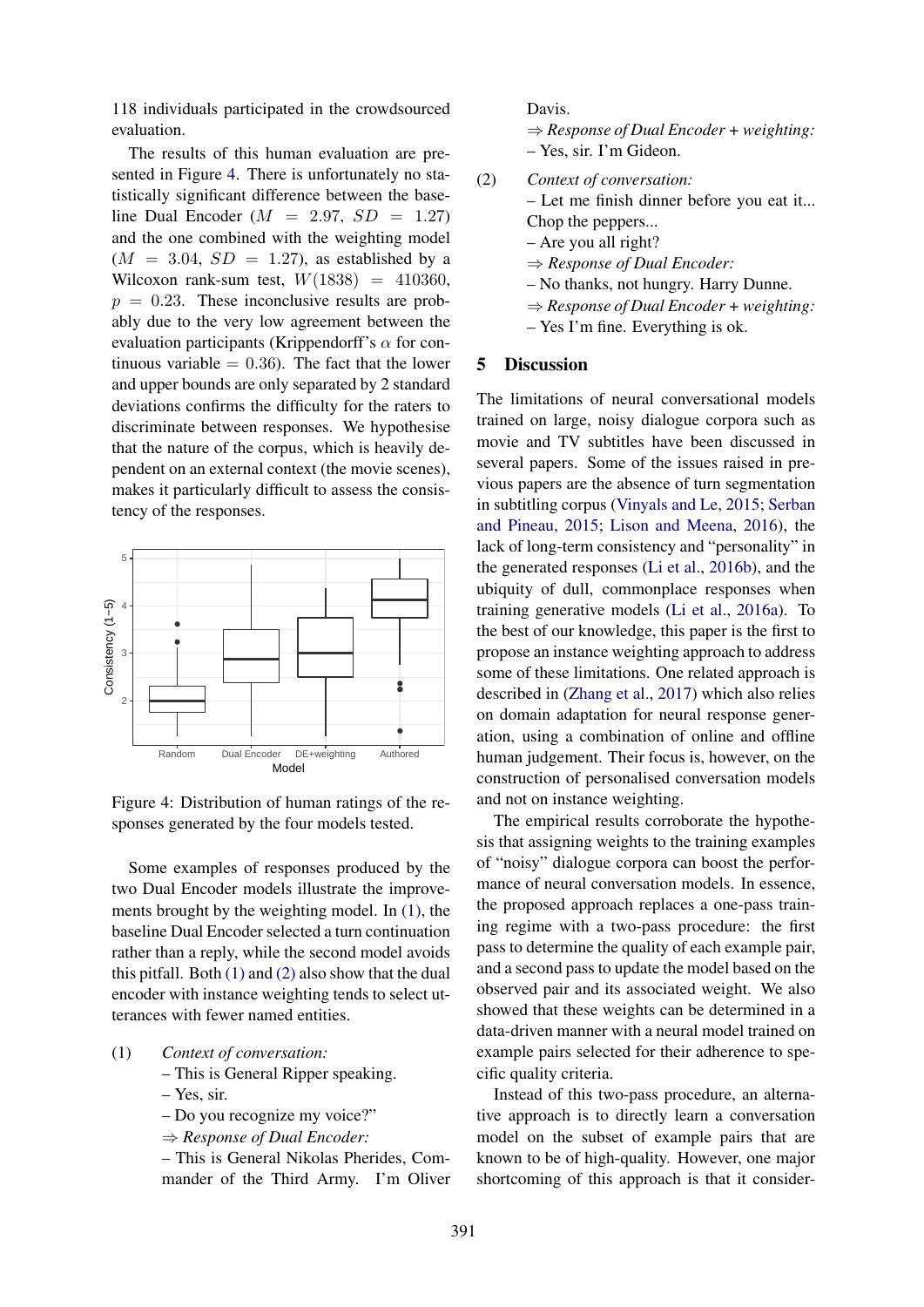ably limits the size of the training set that can be exploited. For instance, the data used to estimate the weighting model in Section 4.2 corresponds to a mere 0.1 % of the total English-language part of the OpenSubtitles corpus (since the utterances had to be associated with speaker names derived from aligned scripts in order to apply the heuristics). In contract, the proposed two-pass procedure can scale to datasets of any size.

The results from Section 4 are limited to retrieval-based models. One important question for future work is to investigate whether the results carry over to generative, sequence-to-sequence models. As generative models are more computationally intensive to train than retrieval models, the presented approach may bring another important benefit, namely the ability to filter out part of the training data to concentrate the training time on "interesting" examples with a high cohesion between the context and its response.

# 6 Conclusion

Dialogue corpora such as chat logs or movie subtitles are very useful resources for developing opendomain conversation models. They do, however, also raise a number of challenges for conversation modelling. Two notable challenges are the lack of segmentation in dialogue turns (at least for the movie subtitles) and the presence of external context that is not captured in the dialogue transcripts themselves (leading to mentions of person names and unresolvable named entities).

This paper showed how to mitigate these challenges through the use of a *weighting model* applied on the training examples. This weighting model can be estimated in a data-driven manner, by providing example of "high-quality" training pairs along with random pairs extracted from the same corpus. The criteria that determine how these training pairs should be selected depend in practice on the type of conversational model one wishes to learn. This instance weighting approach can be viewed as a form of *domain adaptation*, where the data points from the source domain (in this case, the original corpus) are re-weighted to improve the model performance in a target domain (in this case, the interactions in which the conversation model will be deployed).

Evaluation results on retrieval-based neural models demonstrate the potential of this approach. The weighting model is essentially a preprocess-

ing step and can therefore be combined with any type of conversational model.

Future work will focus on two directions. The first is to extend the weighting model to account for other criteria, such as ensuring diversity of responses and coherence across turns. The second is to evaluate the approach on other types of neural conversational models, and more particularly on generative models.

### References

- Steffen Bickel, Michael Brückner, and Tobias Scheffer. 2007. Discriminative learning for differing training and test distributions. In *Proceedings of the 24th International Conference on Machine Learning*. ACM, New York, NY, USA, ICML '07, pages 81–88.
- Junyoung Chung, Çaglar Gülçehre, KyungHyun Cho, and Yoshua Bengio. 2014. Empirical evaluation of gated recurrent neural networks on sequence modeling. *CoRR* abs/1412.3555.
- Heriberto Cuayáhuitl. 2017. SimpleDS: A simple deep reinforcement learning dialogue system. In Kristiina Jokinen and Graham Wilcock, editors, *Dialogues with Social Robots: Enablements, Analyses, and Evaluation*, Springer, Singapore, Lecture Notes in Electrical Engineering, pages 109–118.
- Cristian Danescu-Niculescu-Mizil and Lillian Lee. 2011. Chameleons in imagined conversations: A new approach to understanding coordination of linguistic style in dialogs. In *Proceedings of the Workshop on Cognitive Modeling and Computational Linguistics, ACL 2011*. Association for Computational Linguistics.
- George Foster, Cyril Goutte, and Roland Kuhn. 2010. Discriminative instance weighting for domain adaptation in statistical machine translation. In *Proceedings of the 2010 Conference on Empirical Methods in Natural Language Processing*. Association for Computational Linguistics, Stroudsburg, PA, USA, EMNLP '10, pages 451–459.
- Marjan Ghazvininejad, Chris Brockett, Ming-Wei Chang, Bill Dolan, Jianfeng Gao, Wen-tau Yih, and Michel Galley. 2017. A knowledge-grounded neural conversation model. *CoRR* abs/1702.01932.
- Jing Jiang and Chengxiang Zhai. 2007. Instance weighting for domain adaptation in NLP. In *Proceedings of the 45th Annual Meeting of the Association of Computational Linguistics*. Association for Computational Linguistics, Prague, Czech Republic, pages 264–271.
- E. Levin, R. Pieraccini, and W. Eckert. 2000. A stochastic model of human-machine interaction for learning dialog strategies. *IEEE Transactions on Speech and Audio Processing* 8(1):11–23.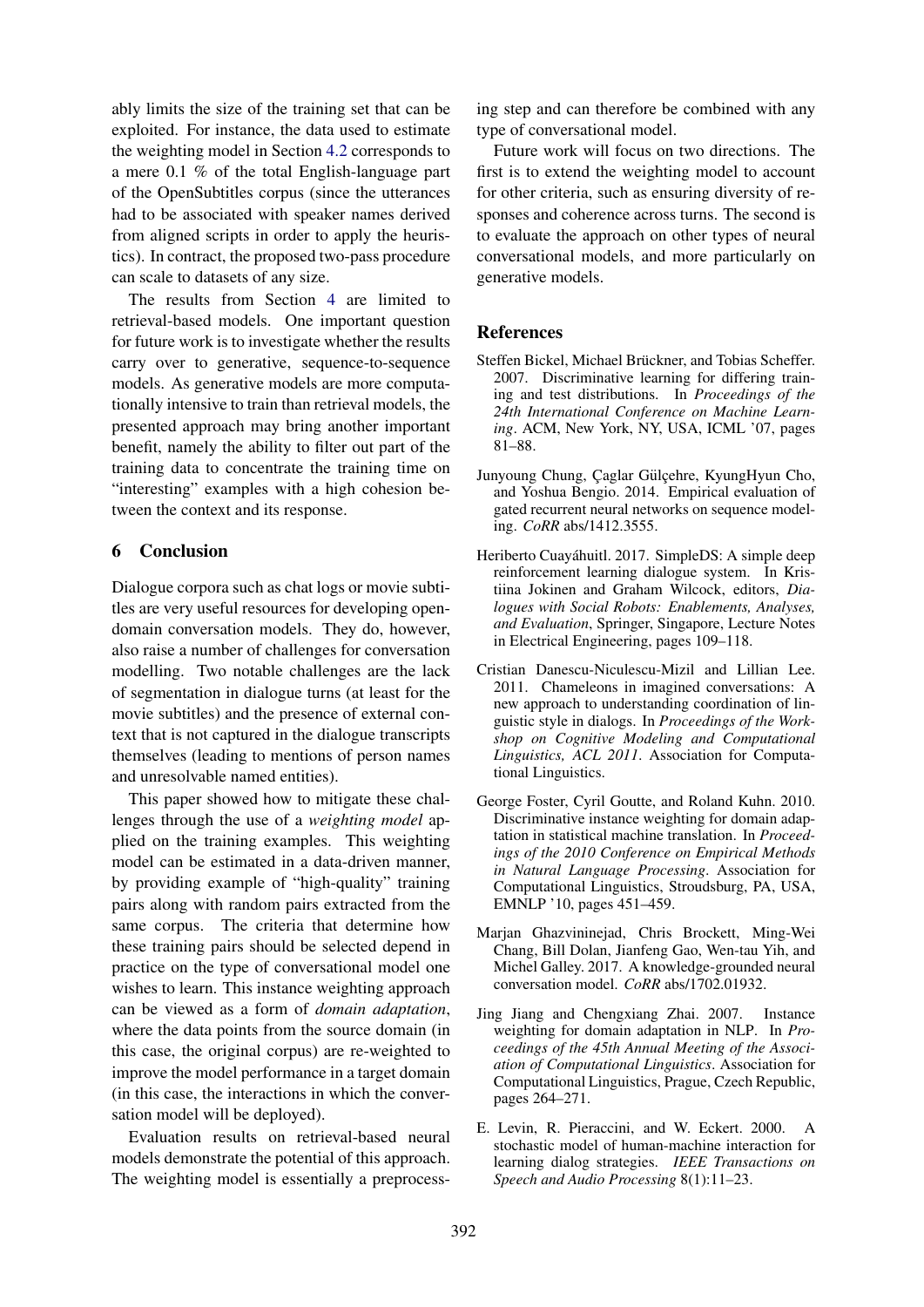- Jiwei Li, Michel Galley, Chris Brockett, Jianfeng Gao, and Bill Dolan. 2016a. A diversity-promoting objective function for neural conversation models. In *Proceedings of the 2016 Conference of the North American Chapter of the Association for Computational Linguistics: Human Language Technologies*. Association for Computational Linguistics, San Diego, California, pages 110–119.
- Jiwei Li, Michel Galley, Chris Brockett, Georgios Spithourakis, Jianfeng Gao, and Bill Dolan. 2016b. A persona-based neural conversation model. In *Proceedings of the 54th Annual Meeting of the Association for Computational Linguistics (Volume 1: Long Papers)*. Association for Computational Linguistics, Berlin, Germany, pages 994–1003.
- Jiwei Li, Will Monroe, Alan Ritter, Michel Galley, Jianfeng Gao, and Dan Jurafsky. 2016c. Deep reinforcement learning for dialogue generation. *CoRR* abs/1606.01541.
- Jiwei Li, Will Monroe, Tianlin Shi, Alan Ritter, and Dan Jurafsky. 2017. Adversarial learning for neural dialogue generation. *CoRR* abs/1701.06547.
- Pierre Lison and Raveesh Meena. 2016. Automatic turn segmentation of movie & TV subtitles. In *Proceedings of the 2016 Spoken Language Technology Workshop*. IEEE, San Diego, CA, USA, pages 245– 252.
- Pierre Lison and Jörg Tiedemann. 2016. Opensubtitles2016: Extracting large parallel corpora from movie and TV subtitles. In *Proceedings of the 10th International Conference on Language Resources and Evaluation (LREC 2016)*.
- Ryan Lowe, Nissan Pow, Iulian Serban, and Joelle Pineau. 2015. The Ubuntu Dialogue Corpus: A large dataset for research in unstructured multi-turn dialogue systems. In *Proceedings of the 16th Annual Meeting on Discourse and Dialogue (SIGDIAL 2015)*. pages 285–294.
- Ryan Lowe, Nissan Pow, Iulian V. Serban, Laurent Charlin, Chia-Wei Liu, and Joelle Pineau. 2017. Training end-to-end dialogue systems with the Ubuntu Dialogue Corpus. *Dialogue & Discourse* 8(1):31–65.
- Abhay Prakash, Chris Brockett, and Puneet Agrawal. 2016. Emulating human conversations using convolutional neural network-based IR. *CoRR* abs/1606.07056.
- Juan Ramos. 2003. Using TF-IDF to Determine Word Relevance in Document Queries. In *Proceedings of the First Instructional Conference on Machine Learning*. Rutgers University, New Brunswick, NJ, USA.
- V. Rieser and O. Lemon. 2011. *Reinforcement Learning for Adaptive Dialogue Systems*. Springer, Berlin, Heidelberg.
- Alan Ritter, Colin Cherry, and Bill Dolan. 2010. Unsupervised modeling of twitter conversations. In *Human Language Technologies: The 2010 Annual Conference of the North American Chapter of the ACL*. Association for Computational Linguistics, Stroudsburg, PA, USA, HLT '10, pages 172–180.
- Iulian V Serban and Joelle Pineau. 2015. Text-based speaker identification for multi-participant opendomain dialogue systems. In *NIPS Workshop on Machine Learning for Spoken Language Understanding*. Montreal, Canada.
- Iulian V. Serban, Alessandro Sordoni, Yoshua Bengio, Aaron Courville, and Joelle Pineau. 2016. Building end-to-end dialogue systems using generative hierarchical neural network models. In *Proceedings of the Thirtieth AAAI Conference on Artificial Intelligence*. AAAI Press, AAAI'16, pages 3776–3783.
- Lifeng Shang, Zhengdong Lu, and Hang Li. 2015. Neural responding machine for short-text conversation. In *Proceedings of the 53rd Annual Meeting of the Association for Computational Linguistics and the 7th International Joint Conference on Natural Language Processing (Volume 1: Long Papers)*. Association for Computational Linguistics, Beijing, China, pages 1577–1586.
- Alessandro Sordoni, Michel Galley, Michael Auli, Chris Brockett, Yangfeng Ji, Margaret Mitchell, Jian-Yun Nie, Jianfeng Gao, and Bill Dolan. 2015. A neural network approach to context-sensitive generation of conversational responses. In *Proceedings of the 2015 Conference of the North American Chapter of the Association for Computational Linguistics: Human Language Technologies*. Denver, CO, USA, pages 196–205.
- Oriol Vinyals and Quoc Le. 2015. A Neural Conversational Model. *CoRR* abs/1506.05869.
- Jason D. Williams, Kavosh Asadi, and Geoffrey Zweig. 2017. Hybrid code networks: practical and efficient end-to-end dialog control with supervised and reinforcement learning. *CoRR* abs/1702.03274.
- Rui Xia, Xuelei Hu, Jianfeng Lu, Jian Yang, and Chengqing Zong. 2013. Instance selection and instance weighting for cross-domain sentiment classification via pu learning. In *Proceedings of the Twenty-Third International Joint Conference on Artificial Intelligence*. AAAI Press, IJCAI '13, pages 2176–2182.
- Kaisheng Yao, Baolin Peng, Geoffrey Zweig, and Kam-Fai Wong. 2016. An attentional neural conversation model with improved specificity. *CoRR* abs/1606.01292.
- S. Young, M. Gai, B. Thomson, and J. D. Williams. 2013. POMDP-based statistical spoken dialog systems: A review. *Proceedings of the IEEE* 101(5):1160–1179.